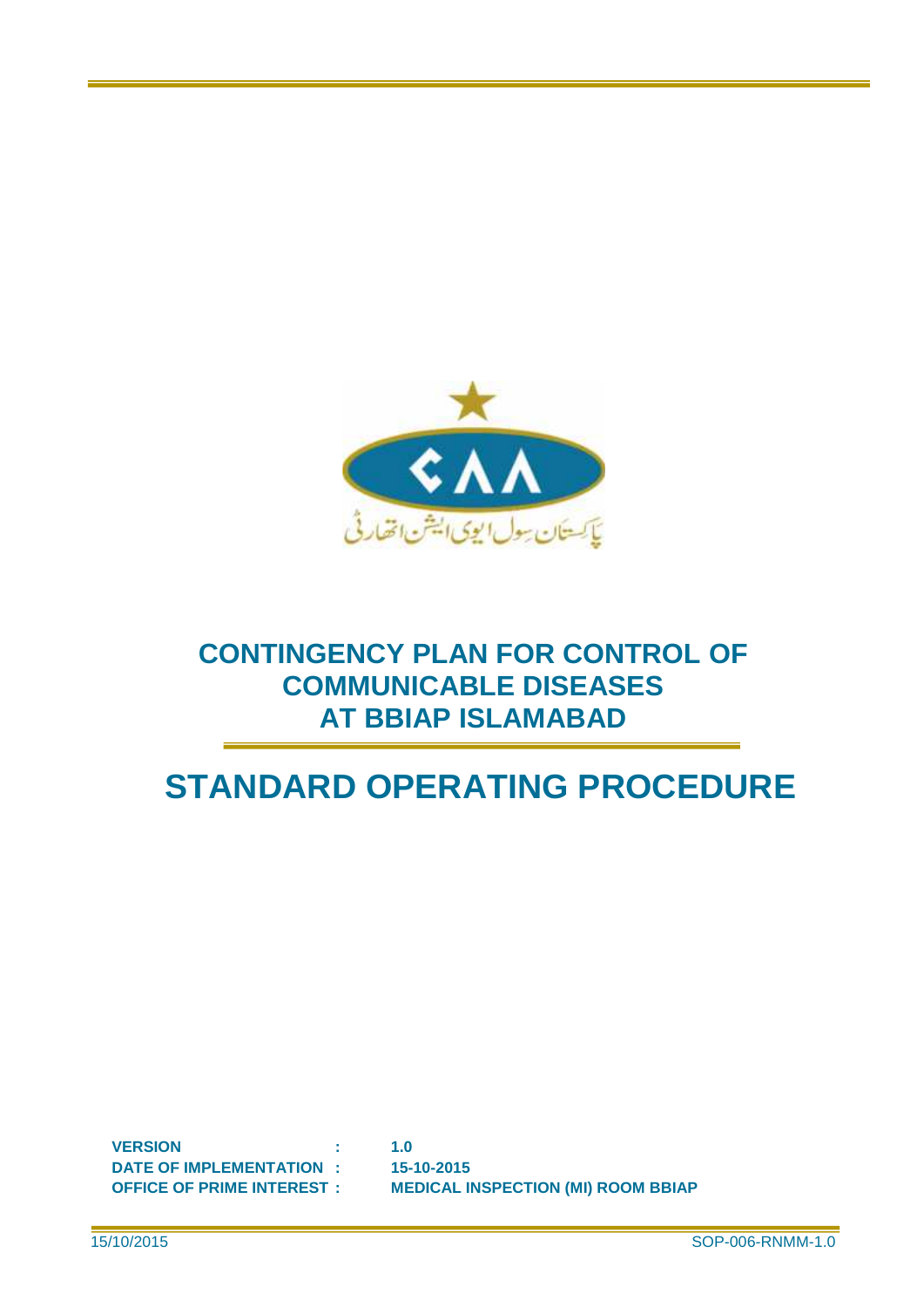

|                                     | <b>NAME</b>                            | <b>DESIGNATION</b>                                                  | <b>SIGNATURE</b> |
|-------------------------------------|----------------------------------------|---------------------------------------------------------------------|------------------|
| <b>PREPARED BY</b>                  | DR. AJAZ AHMED                         | Officer In Charge<br>MI Room, BBIAP<br>Islamabad                    |                  |
| <b>REVIEWED BY</b>                  | <b>SARDAR JAVAID</b><br><b>ATTIQUE</b> | Dy. Airport Manager<br>BBIAP, Islamabad                             |                  |
| <b>VERIFIED BY</b>                  | <b>FAISAL SAFDAR</b><br><b>KHAN</b>    | Deputy Management<br>Representative, SQMS<br><b>BBIAP</b> Islamabad |                  |
| <b>APPROVED BY</b>                  | <b>MUHAMMAD AFSAR</b><br><b>MALIK</b>  | Airport Manager, BBIAP<br>Islamabad                                 |                  |
| <b>TYPE OF</b><br><b>DOCUMENT</b>   | STANDARD OPERATING PROCEDURE (SOP)     |                                                                     |                  |
| <b>STATUS OF</b><br><b>DOCUMENT</b> | <b>CONTROLLED</b>                      |                                                                     |                  |

 $\overline{\phantom{a}}$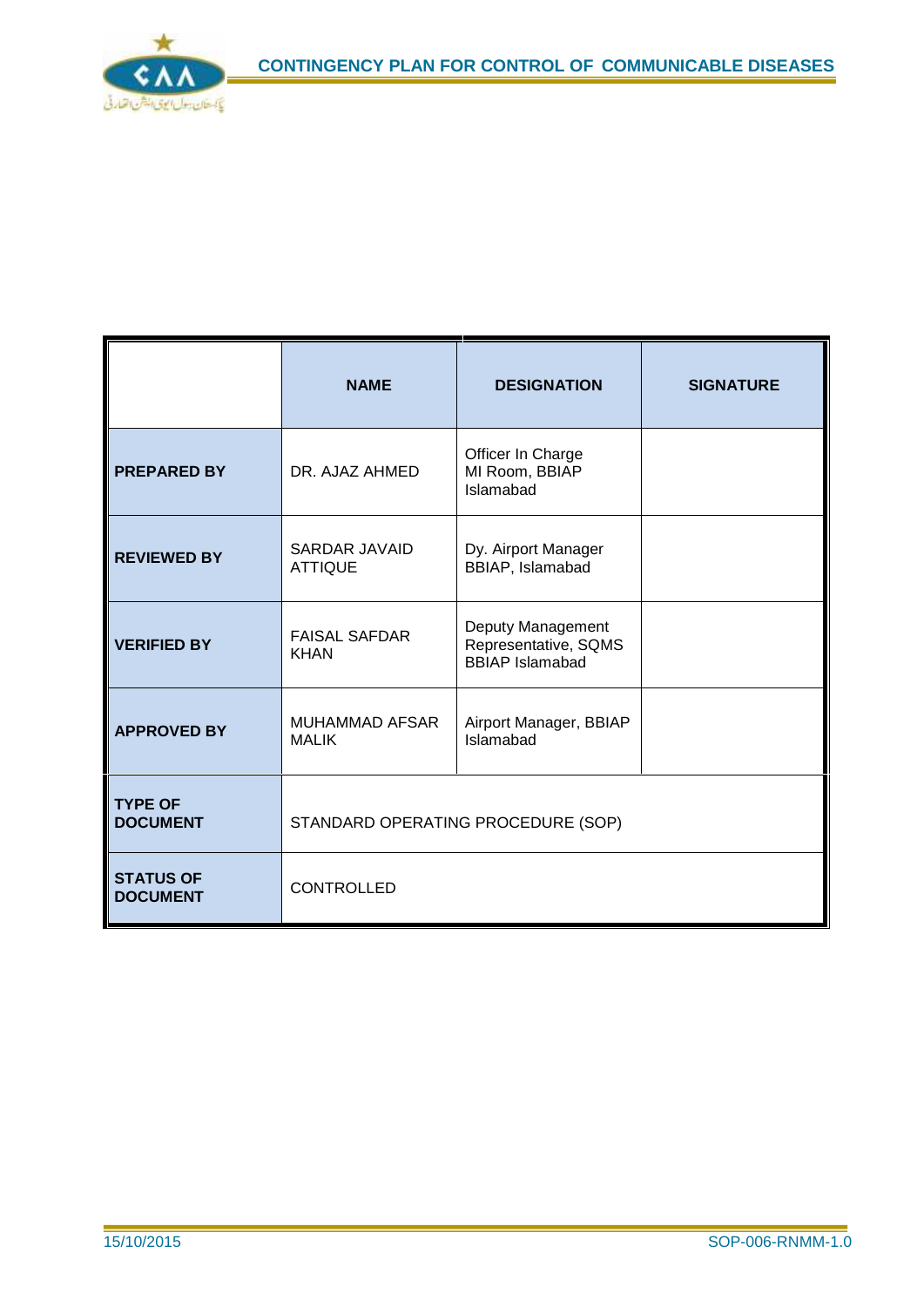

### **A. PURPOSE:**

This SOP describes the procedure for :

- **A1.** Screening of passenger suspected of showing Ebola & other communicable diseases symptoms arriving from the country where such epidemic has appeared.
- **A2.** Checking of passengers arriving from countries affected with communicable diseases such as Ebola, Swine Flu, Bird Flu, etc and to take precautionary measures to counter the global viral epidemic threat at BBIAP, Islamabad.
- **A3.** Segregation of suspected passenger showing symptoms to the quarantine area.

#### **B. SCOPE:**

**B1.** This procedure applies to all International flights coming from such affected country (ies) to BBIAP, Islamabad.

#### **C. CORE RESPONSIBILITIES:**

- **C1.** APHO, being the incident commander, shall be responsible for:
	- **C2.1.** manning of public health services (PHS) space provided at PoE, i.e. near the gate of Int'l Arrival Lounge.
	- **C2.2.** inspection / medical examination / interview of passenger suspected of showing Ebola and other communicable diseases symptoms.
	- **C2.3.** the availability / coordination of designated ambulance for shifting of suspected passenger to the designated hospital(s), if required.
	- **C2.4.** coordination with CAA / airlines / ASF / GHAs / Customs / Immigration and designated hospitals
	- **C2.5.** coordination with MOH Govt of Pakistan for required resources / support.
	- **C2.6.** coordination with PRM CAA for dissemination of information to media (electronic / press).
	- **C2.7.** preparation, implementation and review of procedures regarding such emergency (ies) under guidelines provided by WHO / MoH.
- **C2.** AMO (CAA) shall be responsible to inform APHO of Health Department, CAA Duty Doctor at MI Room BBIAP and DFO Int'l Arrival lounge for ETA of international flight arriving from the affected country (ies).
- **C3.** DTM / DFO Int'l Arrival shall be responsible to arrange tape barriers at Health inspection counters (Int'l Arrival lounge) for screening of passengers in queue.
- **C4.** CAA duty doctor BBIAP shall be responsible to:
	- **C2.1.** coordinate / monitor / facilitate and act as disseminator in between health office personnel and Higher Management of CAA (APM, MM).
	- **C2.2.** review and update this SOP.

### **D. DESCRIPTION:**

## **D1. SIGNS AND SYMPTOMS:**

- **D1.1** According to the WHO / PNIH, the typical symptoms of Ebola / Swine Flu / Bird Flu and other communicable diseases are (more or less):
	- D1.1.1 A sudden fever (a high body temperature of 38°C/100.4°F or above).
	- D1.1.2 A sudden cough.
- **D1.2** Other symptoms, like seasonal flu may include:
	- D1.2.1 Headache / Fever
	- D1.2.2 Runny nose or stuffy nose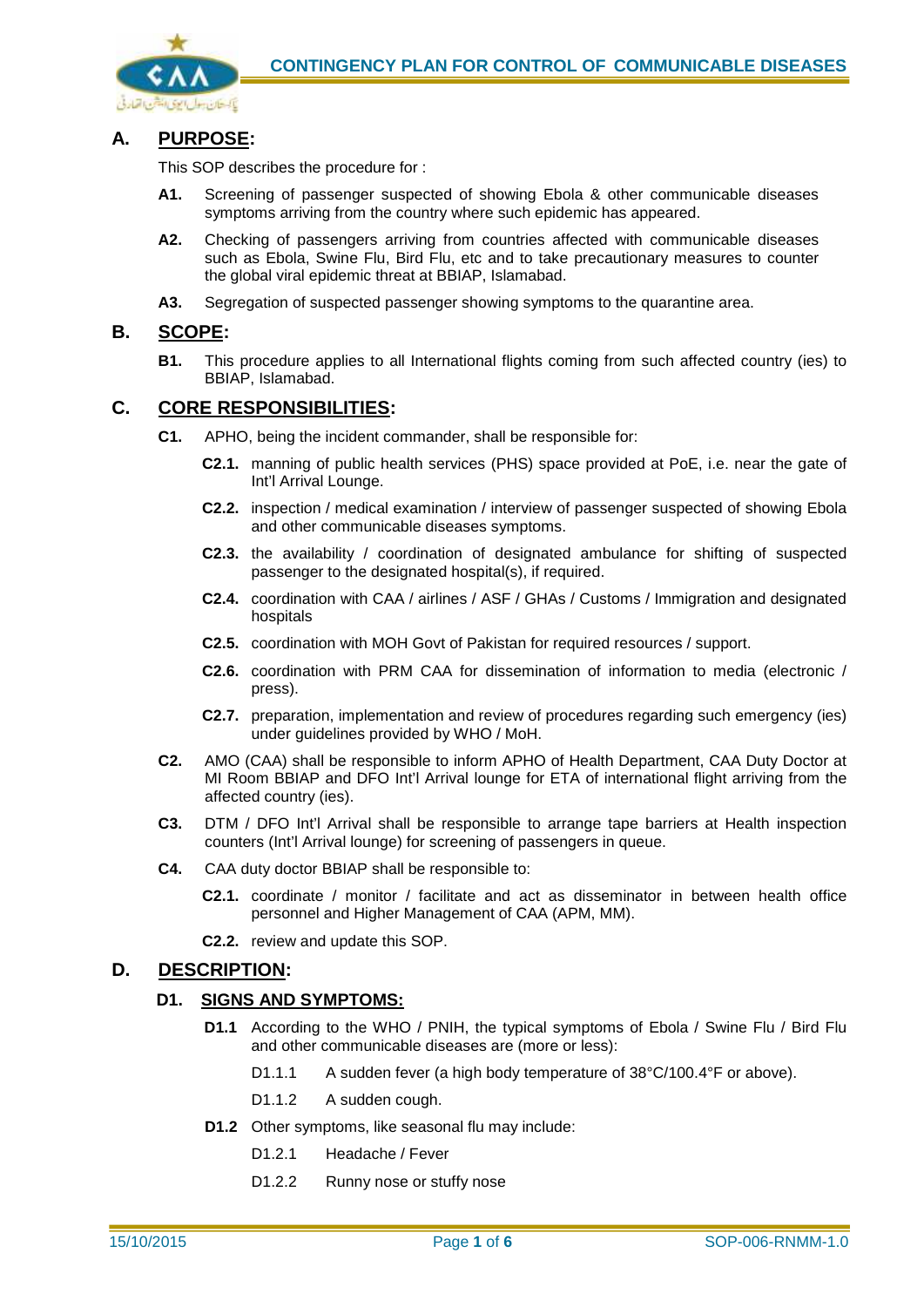

- D1.2.3 Sore throat
- D1.2.4 Body / muscles aches / abdominal (stomach) pain
- D1.2.5 Unexplained hemorrhage (bleeding or bruising)
- D1.2.6 Chills
- D1.2.7 Fatigue or tiredness, which can be extreme
- D1.2.8 Diarrhea and vomiting, sometimes, but more commonly seen than with seasonal flu.
- **D1.3** Signs of a more serious infection might include pneumonia and respiratory failure.
- **D1.4** More serious symptoms that would indicate that a child with Ebola and other communicable diseases would need urgent medical attention include:
	- D1.4.1 Fast breathing or trouble breathing
	- D1.4.2 Bluish or gray skin color
	- D1.4.3 Not drinking enough fluids
	- D1.4.4 Severe or persistent vomiting
	- D1.4.5 Flu-like symptoms improve but then return with fever and worse cough.
- **D1.5** Symptoms may appear anywhere from 2 to 21 days after exposure to Ebola & Swine Flu cases, but the average is 8 to 10 days.

#### **D2. SCREENING OF GLOBAL VIRAL SUSPECTED PASSENGER:**

- **D2.1** The concerned airline shall be responsible to provide the list of identified / suspected passengers, in coordination with the place of departure / captain of flight before landing to APHO BBIAP Islamabad for his further actions.
- **D2.2** If any passenger identified as any disease like Ebola, Swine Flu, or any other communicable diseases affected or suspected in the aircraft, the Captain / Commander of that international arriving flight shall inform to DATCO, before disembarkation of passengers.
- **D2.3** If any international flight coming from affected country(ies), the AMO / DATCO with the coordination of Flight Captain shall inform APHO of Health Department, CAA duty doctor at MI Room BBIAP and DFO Int'l Arrival lounge prior to the arrival.
- **D2.4** APHO / paramedic staff shall be present at separately arranged health inspection counter in international arrival for screening of passengers suspected of showing the viral symptoms.
- **D2.5** During the screening, protective measures like usage of PPEs (personal protective equipment) shall be adopted by the APHO / paramedic staff.
- **D2.6** Every international flight arriving at BBIAP Islamabad shall be screened for suspected communicable diseases cases, in general, and the flights arriving directly from the worst affected countries, in particular.
	- D2.6.1 Captain / Pilot in command shall disembark the passengers as per instruction contained in IHR 2005.
	- D2.6.2 Then APHO / Health Inspection Team member(s), present at the Exit Door of concerned aircraft shall examine the identified passenger inside the aircraft and he / she will go through the screening procedure like filling up a questionnaire, clinical interview, non-invasive medical examination (taking oral, auxiliary or aural temperature).
- **D2.7** The Health Inspection Counter/ Isolation Room located in international arrival lounge (immigration area), shall further be used for screening of passengers suspected of symptoms as mentioned in **para D1** as a second level of inspection.
- **D2.8** If any passenger found suspected of showing the symptoms, during the screening procedure mentioned in **para D2.5.2**, the following measures shall be taken: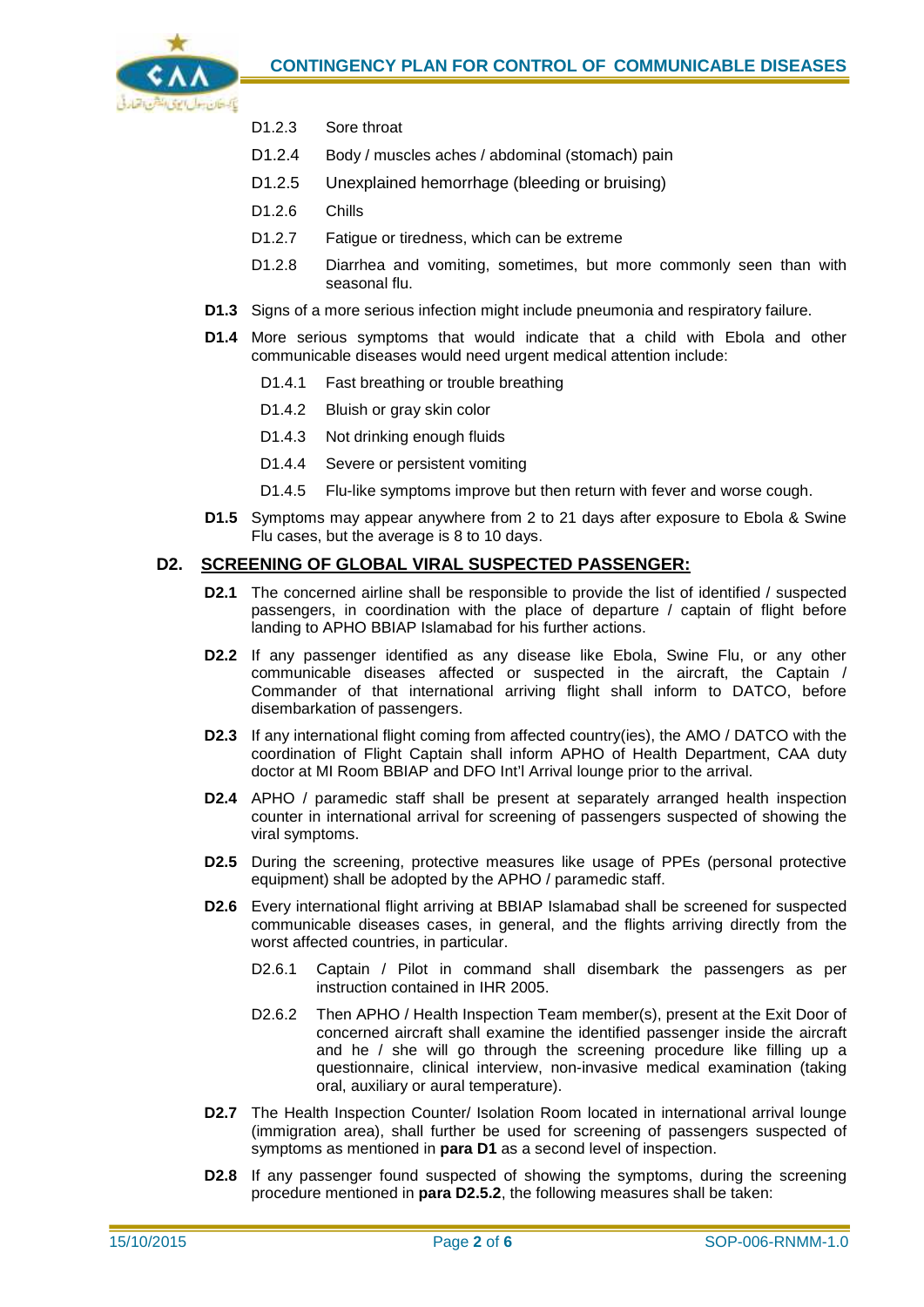

- D2.8.1 Passenger shall be shifted to the pre-designated quarantine ward/room at PIMS/other Govt. Hospital after immigration formalities through a dedicated ambulance.
- D2.8.2 Paramedic staff shall wear hand gloves and mask while in contact with patient and dispose of disposable items as per standards.
- D2.8.3 Provide oxygen to the suspected patient for maintaining appropriate oxygen saturation in the body.
- D2.8.4 Give anti-pyretic if needed.
- D2.8.5 Record all the activities of treatment
- D2.8.6 Record patient address & telephone / mobile numbers.
- **D2.1** However, for any additional information / action, APHO shall follow the WHO guidance for the surveillance of human infection with such viruses.

#### **D3. CONSTITUTION OF INSPECTION TEAM:**

- **D3.1** Airport Manager BBIAP shall compose the team for monitoring, identifying and controlling of communicable diseases at the airport which may comprise the following Offices / Officers (but not limit to) and the team is responsible to execute the activities mentioned in this SOP.
	- D3.1.1 Govt. Airport Health Officer (Focal Point)
	- D3.1.2 Incharge MI. Room CAA
	- D3.1.3 Asst. Director Immigration
	- D3.1.4 Asst. Director Pakistan Customs
	- D3.1.5 Asst. Director Airport Security Force
	- D3.1.6 Representative of Chairman AOC

#### **D4. ROLE OF AIRLINES / OPERATORS:**

**D4.1** The concerned airline shall be responsible to provide the list of identified / suspected passengers, in coordination with the place of departure / captain of flight before landing to APHO BBIAP Islamabad for his further actions.

#### **D5. ROLE OF CAA / APM BBIAP:**

- **D5.1** APM BBIAP / MM / MI Room shall provide necessary guidance to all concerned stakeholders for effective implementation of SOP / APHO instructions and WHO Guidelines.
- **D5.2** CAA shall provide all logistic support and facilities such as inspection counter, isolation rooms, awareness messages / posters for the comfort of affected passengers.

#### **D6. ROLE OF IMMIGRATION STAFF:**

- **D6.1** The concerned official shall check/monitor the passengers/documents (if found suspected or from affective countries) inform / handover (with luggage) to APHO for screening/diagnoses.
- **D6.2** If the passenger is declared suspected by APHO, the concerned immigration official shall communicate their department for further necessary action as per policy/procedure.

#### **D7. ROLE OF CUSTOMS / GROUND HANDLING STAFF:**

**D7.1** If the passenger is declared suspected by APHO, the concerned ground handling official / airline identify / arrange the luggage using all available Personal Protective Equipment (PPE) in coordination with APHO / Custom officials while carrying out this duty and hand over to the suspected passengers/APHO.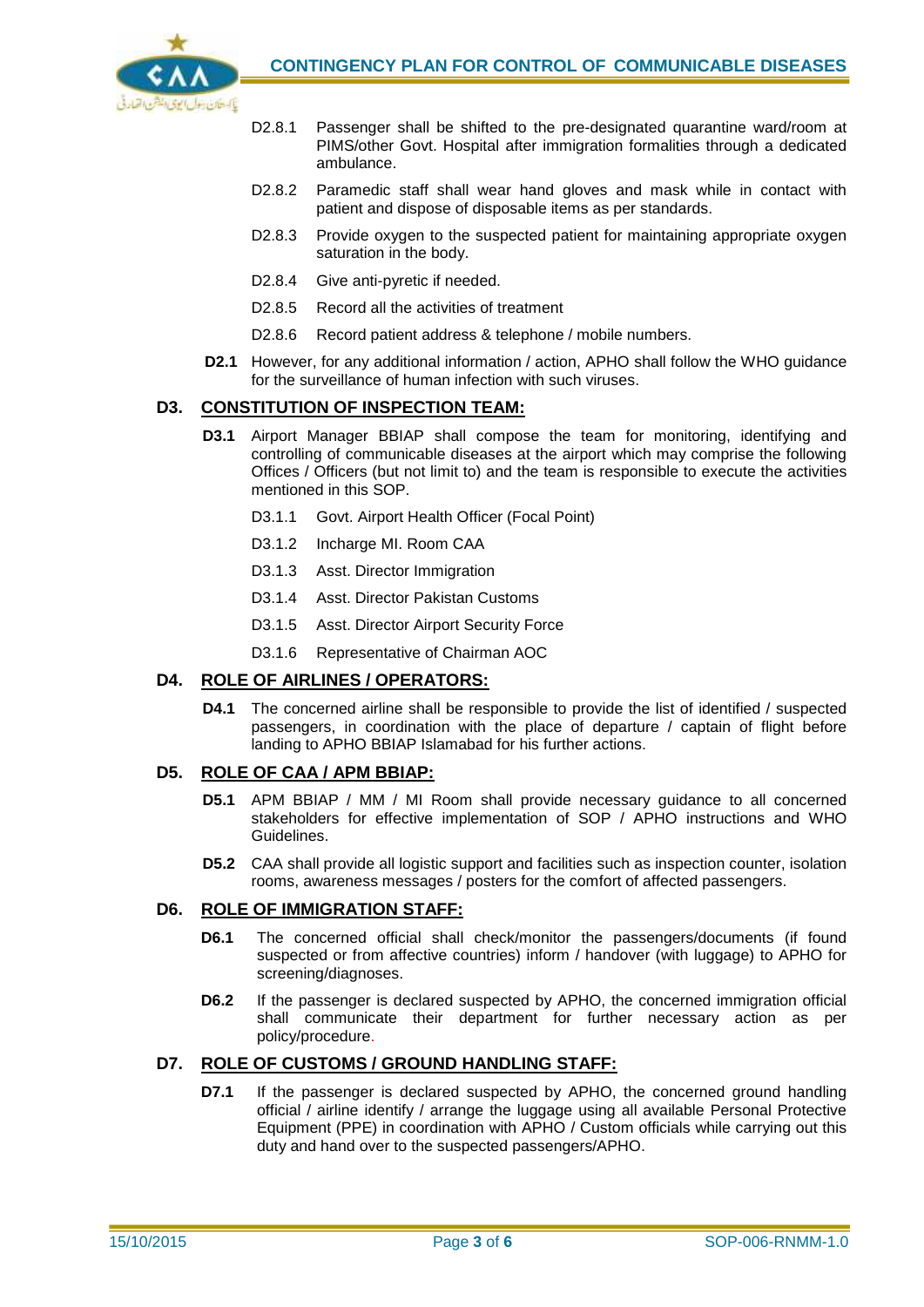

#### **D8. ROLE OF THE INSPECTION TEAM:**

- **D8.1** Carry out surprise inspection regarding the process described in this SOP.
- **D8.2** Oversee the all related processes with regard to communicable diseases as per WHO guideline.
- **D8.3** Review and recommend new procedure if required.
- **D8.4** Upkeep the record of suspected passengers or passengers from affected countries to evaluate/check the trend and propose suggestion/recommendation if required.
- **D8.5** Update MOH for the status of suspected pax sent for Quarantine / PIMS (or any other designated Govt. hospital) for further checks until they depart the country (in coordination with immigration) or recover from the disease.

#### **D9. PREVENTIVE MEASURES FOR CAA / ASF / CUSTOMS / ANF / IMMIGRATION / AIRLINE OFFICIALS / PARAMEDIC STAFF:**

It is not possible to differentiate between seasonal influenza / fever / flu and global communicable viral without medical help. Typical symptoms are similar to seasonal viruses. However, the following preventive measures shall be suggested / implemented to protect other passengers / Airline / Airport officials / ASF / Paramedic staff for transmission of the global virus.

- **D9.1** Avoid close contact with people who carry influenza / viral like symptoms (maintain a distance of about one meter, if possible)
- **D9.2** Avoid touching mouth and nose.
- **D9.3** After handling / treatment of a passenger having the symptoms, the mask, gloves etc. and any material, which was in contact with the passenger, shall be disposed off properly as per standards.
- **D9.4** Wash your hands often with soap and water or alcohol sanitizer this will kill most germs.
- **D9.5** If anybody develops, fevers of 100.5F or higher, call your doctor right away (day or night) and start drinking plenty of fluids. Stay well hydrated and get a diagnosis and treatment for whatever is causing your fever.
- **D9.6** If any official have cough or sneeze, he must cover his nose and mouth with a tissue paper / mask and then throw it out. Used tissue paper should not be kept in hands. Turn the face into the crook of your elbow, to keep germs from flying away.
- **D9.7** Avoid people / passengers who have a fever, cough, or sneezing, or complain of any flu-like symptoms.
- **D9.8** If any airport / airline official feels like he / she is developing flu symptoms, don't wait to see if it will just go away. Call your doctor or Medical Officer and ask for advice.

#### **D10. MASS LEVEL MEDICAL EMERGENCY WRT COMMUNICABLE DISEASES:**

In case of mass level emergency with respect to communicable diseases following additional actions / measures shall be taken:

- **D10.1** If required, domestic arrival lounge shall be used for the handling of affected passengers.
- **D10.2** SFO / OIC Medical Management CAA BBIAP shall coordinate with immigration, customs and ASF for appropriate manning of the domestic arrival lounge.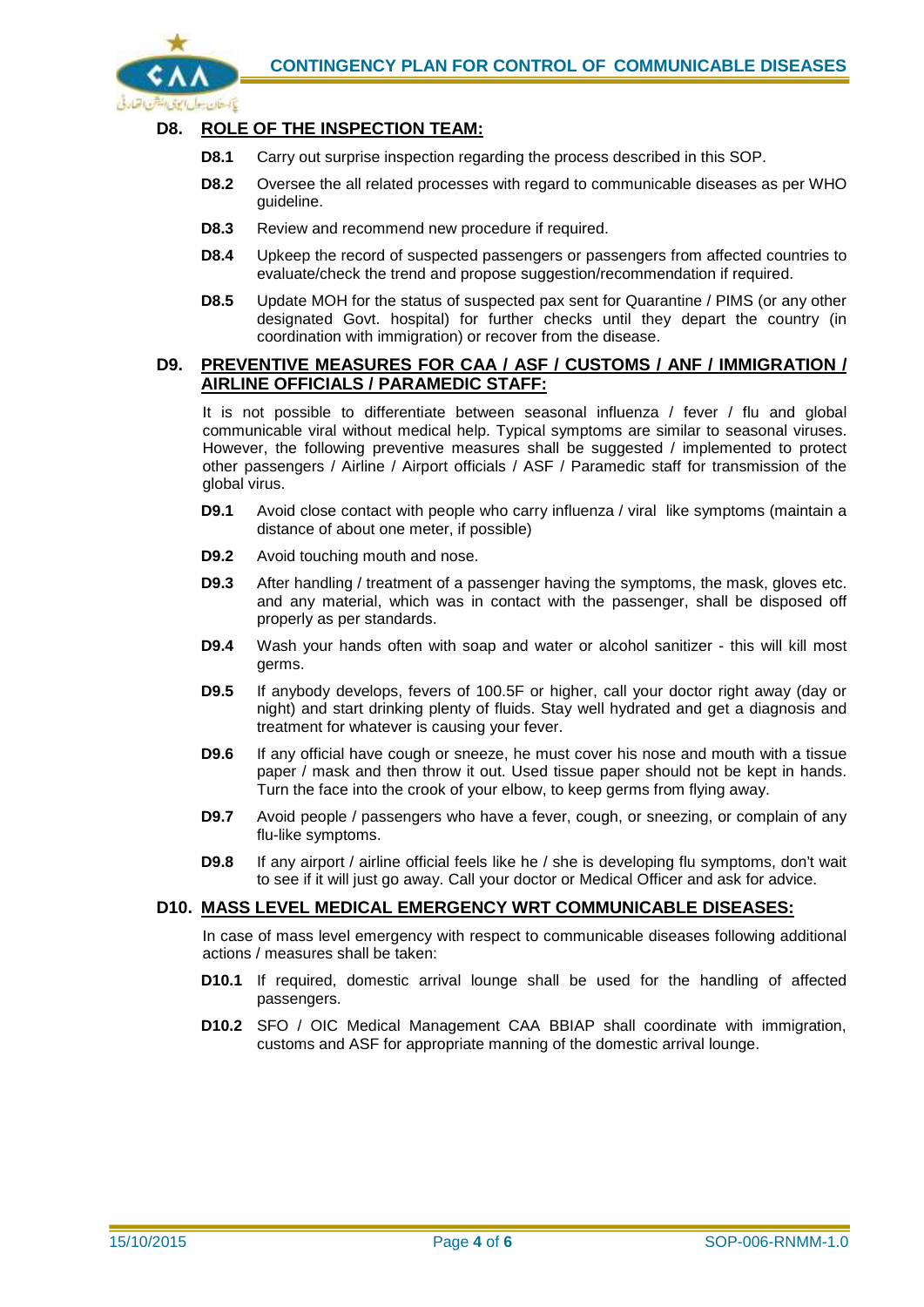

## **E. EVIDENCES (ACRONYMS / RECORDS / REFERENCES):**

## **E1. ACRONYMS:**

| AOC          | Airline operating committee              |  |  |
|--------------|------------------------------------------|--|--|
| APHO         | <b>Airport Health Officer</b>            |  |  |
| <b>AMO</b>   | Apron Management Office / Officer        |  |  |
| <b>APM</b>   | Airport Manager                          |  |  |
| ASF          | <b>Airport Security Force</b>            |  |  |
| <b>BBIAP</b> | Benazir Bhutto International Airport     |  |  |
| CAA          | <b>Civil Aviation Authority</b>          |  |  |
| <b>DATCO</b> | Duty Air Traffic Control Officer (Tower) |  |  |
| <b>DFO</b>   | <b>Duty Facilitation Officer</b>         |  |  |
| <b>ETA</b>   | <b>Estimated Time of Arrival</b>         |  |  |
| GHA          | <b>Ground Handling Agent</b>             |  |  |
| Govt         | Government                               |  |  |
| <b>IHR</b>   | International Health Regulations         |  |  |
| MI           | <b>Medical Inspection</b>                |  |  |
| MМ           | <b>Medical Management</b>                |  |  |
| <b>MOH</b>   | Ministry of Health                       |  |  |
| <b>OIC</b>   | Officer In Charge                        |  |  |
| <b>PIMS</b>  | Pakistan Institute of Medical Sciences   |  |  |
| <b>PNIH</b>  | Pakistan National Institute of Health    |  |  |
| PoE          | Point of Entry                           |  |  |
| <b>SFO</b>   | <b>Senior Facilitation Officer</b>       |  |  |
| <b>SOP</b>   | <b>Standard Operating Procedure</b>      |  |  |
| VTM          | Viral Transport Medium                   |  |  |
|              |                                          |  |  |

## WHO World Health Organization

## **E2. RECORDS:**

- **E2.1** Passenger Declaration Form / Questionnaire
- **E2.2** Doctor's Logbook
- **E2.3** Flight Movement Record at AMO
- **E2.4** Health Inspection Office operation logbook

## **E3. REFERENCES:**

- **E3.1** WHO Guidance in respect of Ebola & Other Communicable diseases
- **E3.2** WHO Patient Care Checklist (June 2009)
- **E3.3** F.1 2/Admin/NIP/2008 766. (PNIH, Islamabad)
- **E3.4** No. 12 -1/2009- AT- II (Ministry of Defence)